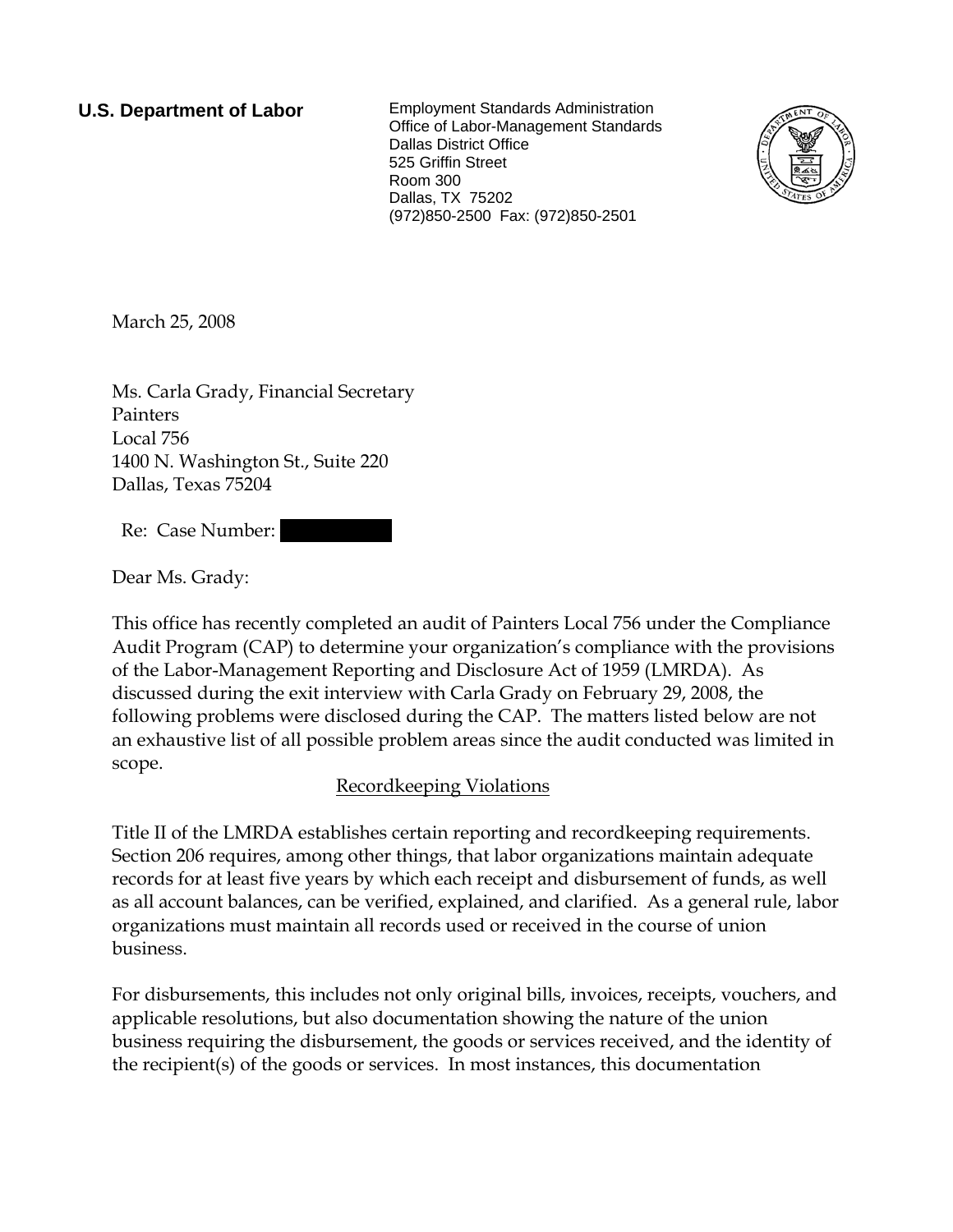Ms. Carla Grady March 25, 2008 Page 2 of 3

requirement can be satisfied with a sufficiently descriptive expense receipt or invoice. If an expense receipt is not sufficiently descriptive, a union officer or employee should write a note on it providing the additional information. For money it receives, the labor organization must keep at least one record showing the date, amount, purpose, and source of that money. The labor organization must also retain bank records for all accounts.

The audit of Local 756's 2007 records revealed the following recordkeeping violations:

1. General Reimbursed and Credit Card Expenses

Local 756 did not retain adequate documentation for credit card expenses incurred by former Business Manager Roy Head's American Express card in excess of \$3,900 and Financial Secretary Carla Grady's Office Depot card in excess of \$5100.

As previously noted above, labor organizations must retain original receipts, bills, and vouchers for all disbursements. The president and treasurer of your union, who are required to sign your union's LM report, are responsible for properly maintaining union records.

2. Failure to Record Disbursements

After May 2007, Local 756 did not record disbursements. For example, disbursements to officers for allowances totaling at least \$4,821. The records should show the date, payee, and purpose of the disbursement.

3. Failure to Record Receipts

After May 2007, Local 756 did not record receipts received from District Council 88 and interest from the checking account totaling at least \$2,071. Union receipt records must include an adequate identification of all money the union receives. The records should show the date and amount received, and the source of the money.

Based on your assurance that Local 756 will retain adequate documentation in the future, OLMS will take no further enforcement action at this time regarding the above violations.